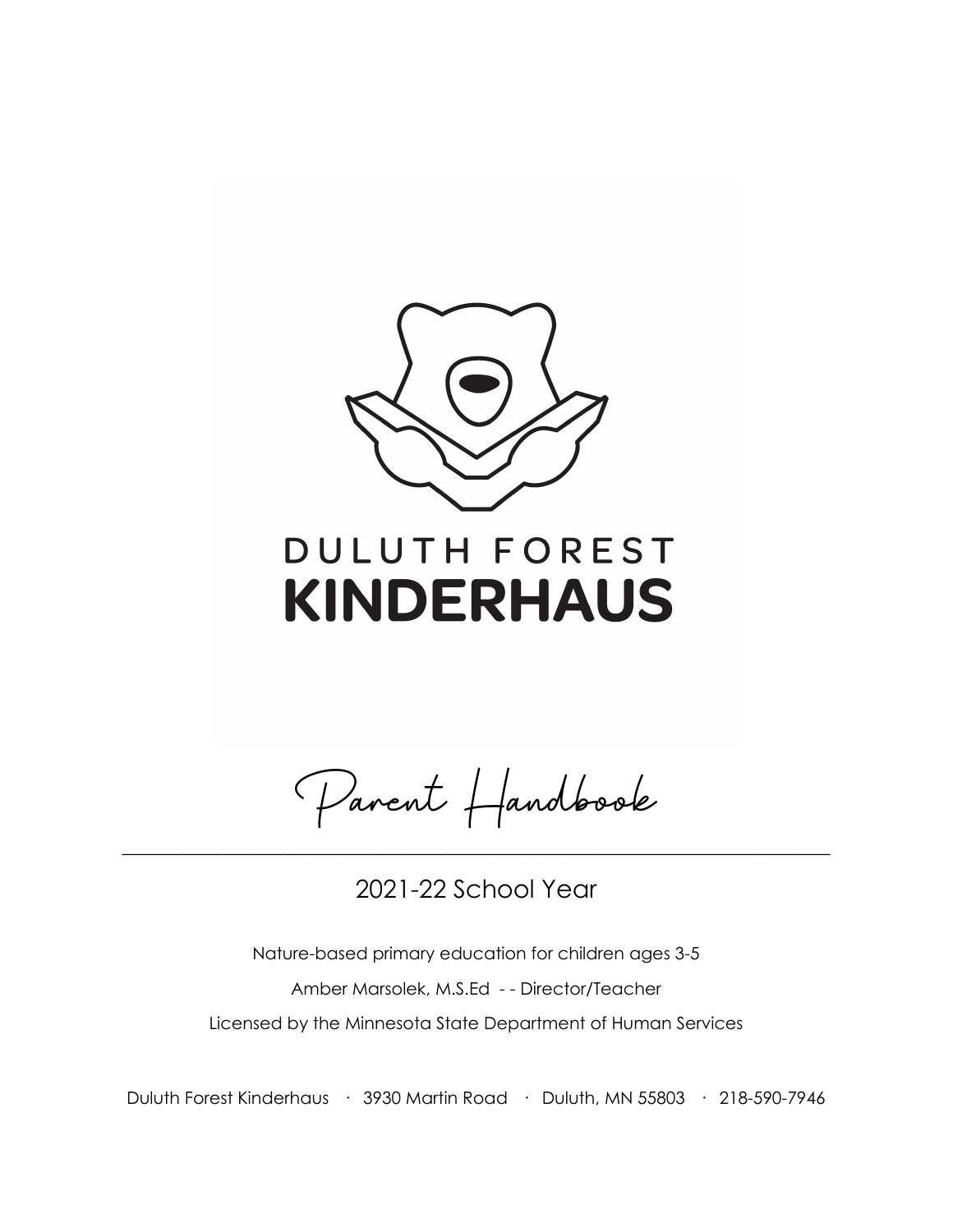Welcome to Duluth Forest Kinderhaus!

Kinderhaus is a Reggio-inspired forest preschool program in Duluth, MN that gives primary-age students the opportunity to have the time and space to learn in the natural world - a throwback to how childhood used to be! My own childhood was spent letting my imagination run wild in our back field, building bike jumps in the dirt patch across the road, hiking through the woods, racing sticks down our rainy road, sledding down the neighbor's hill, helping my parents garden, and creating thousands of different play schemes that only my siblings, friends, and I would understand.

## *Our lives as human beings have changed, but the developmental needs of kids have not. Whereas children used to play outside after school, all evening, and all summer long, schedules and busy lives have taken over. Modern life is what it is. Why not allow children to have these experiences while at school and have those needs met the way we did?*

#### **- Erin Kinney, Founder of Cedarsong Nature School -**

Among academically-driven curriculum, adult-directed schedules, and short periods of free outdoor play, young children are missing out on the fundamentally necessary function of movement and play during their primary years. We even see this push for academics in preschool programming. As Maria Montessori so truthfully stated, "Play is the work of the child". The rise in stationary work pushes against the movement young children crave and need for neurological function. It is necessary for us, as educators, to take a step back and remember how important play and hands-on exploration is in early childhood. We need to consistently ask ourselves, "what are we doing? why are we doing it? who is it for?"

Higher level thinking occurs when children play freely, and given the time to do so, provides them the opportunity to practice and develop these important skills. Given a place-based model, children thrive in an environment of endless opportunities. With plenty of research to back the importance of nature play, educating our young ones in this way develops an important connection to nature, their environment, and themselves.

In the last six years of teaching primary-age children in the outdoors, I have been able to see firsthand the genuinely positive effect it has on children; I have observed how impressive their thinking and logic is when they are given the time and space to figure it out for themselves; I have realized that these little beings are capable of way more than we give them credit for; I have experienced a significant decline in behavioral issues and increased focus on empathy and understanding the whole child; and finally, it has given me the opportunity to examine and develop my true teaching philosophy; one that I am honored to share at Duluth Forest Kinderhaus.

My role is multifaceted and flexible. I am a director, facilitator, and responsive educator, but also a learner and researcher, right alongside these mini scientists as they test the world. It is the children's natural curiosity that shapes the way I teach - a welcome departure from traditional education.



Amber Marsolek, M.S.Ed.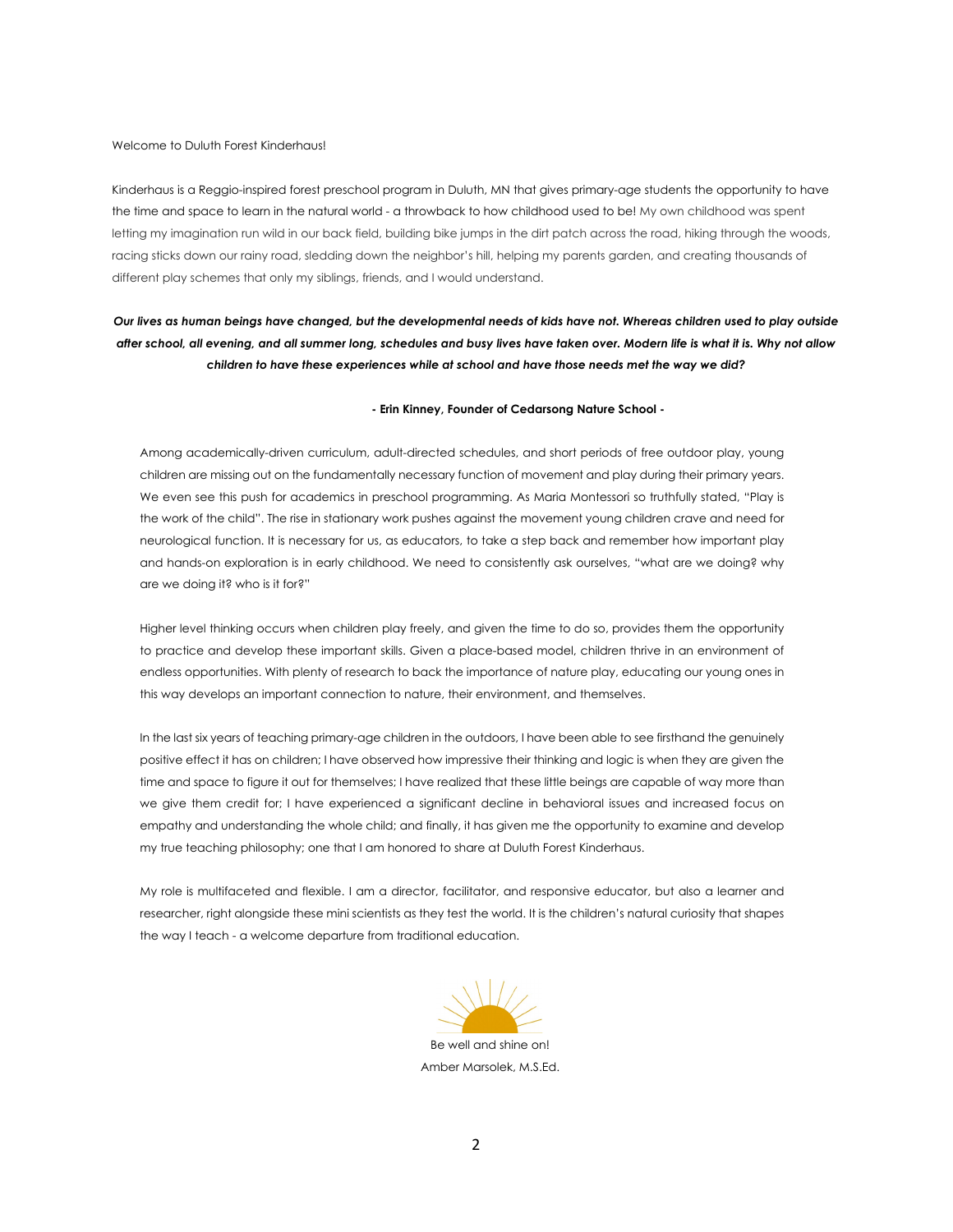### TABLE OF CONTENTS

| How does a nature-based program work?                                                                                                                            | 5  |
|------------------------------------------------------------------------------------------------------------------------------------------------------------------|----|
| About our Program                                                                                                                                                | 5  |
| Days and Hours of Operation<br><b>Holidays and Closures</b><br><b>Tuition and Fees</b><br>Termination<br>Grievance Procedure                                     |    |
| <b>Enrollment Procedure</b>                                                                                                                                      | 7  |
| Where We Learn                                                                                                                                                   | 8  |
| Our places and spaces<br>Parking<br>Arrival and Departure<br>Late Arrival and Absences                                                                           |    |
| How We Learn                                                                                                                                                     | 9  |
| Sample Daily Schedule<br>Daily Focus<br><b>Field Trips</b><br>Transportation<br>Media<br>The Good Stuff<br><b>Resting Time</b><br><b>Behavior and Discipline</b> |    |
| What We Need to Learn                                                                                                                                            | 12 |
| Clothing and Gear<br><b>School Supplies</b><br>Toys from Home                                                                                                    |    |
| Nourishment                                                                                                                                                      | 13 |
| Lunches<br>Water bottles<br>Snacks<br>Allergies and Food Restrictions                                                                                            |    |
| <b>Health and Wellness</b>                                                                                                                                       | 14 |
| Illness                                                                                                                                                          |    |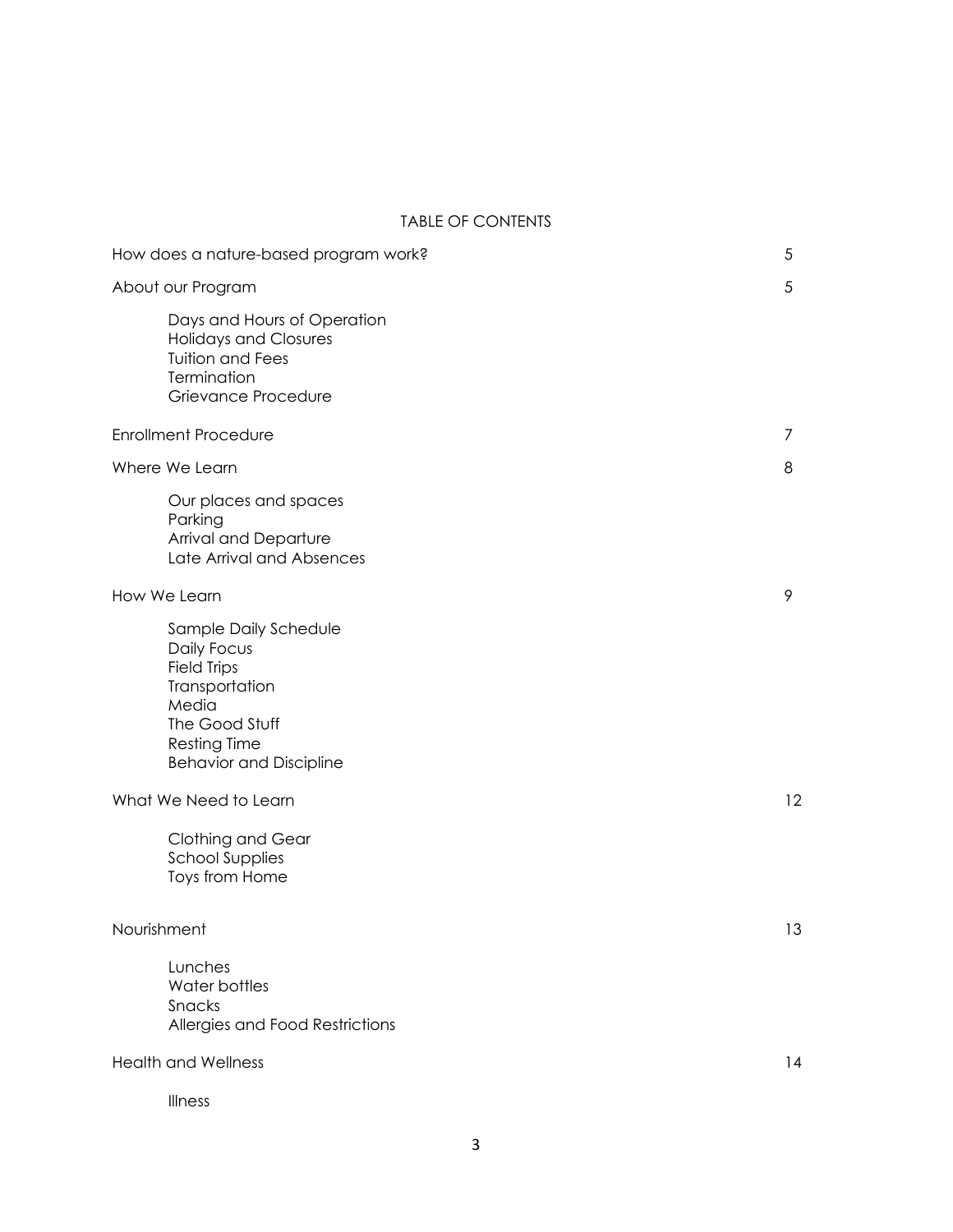| Fevers<br>Medication<br>Sunscreen and Insect Repellant<br>Ticks<br>Vaccinations<br>Hand Washing<br>Animals<br>Drug and Alcohol Policy |    |
|---------------------------------------------------------------------------------------------------------------------------------------|----|
| Emergencies and Substitutes                                                                                                           | 16 |
| Home and School Connection                                                                                                            | 17 |
| About Ms. Amber                                                                                                                       | 18 |
| Contact Info                                                                                                                          | 19 |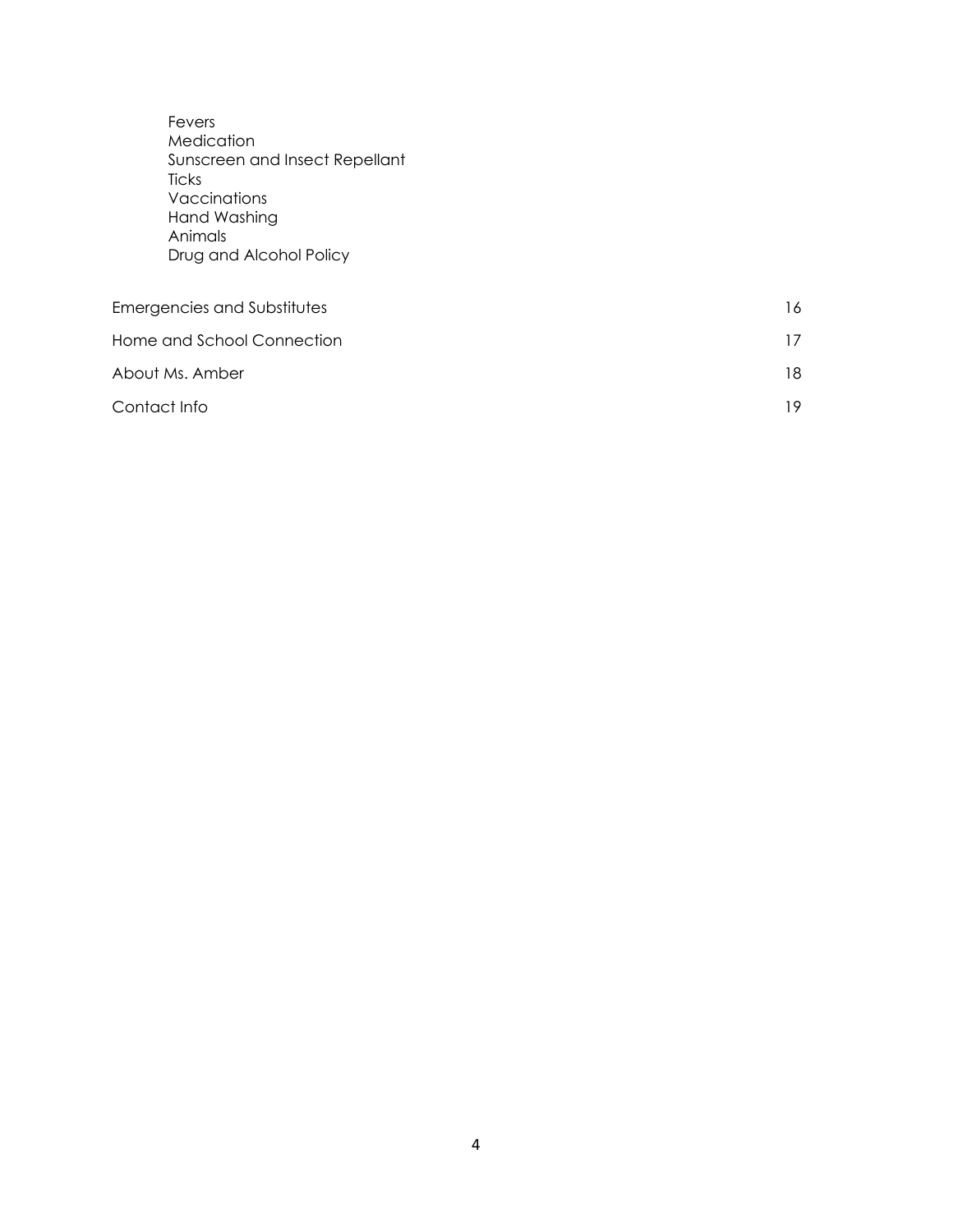### HOW DOES A NATURE-BASED PROGRAM WORK?

This model is a form of primary education in which class is held mostly outdoors and uses our natural environment to tap into children's innate curiosity. All types of weather are appreciated while exploring, playing, and learning in a forest setting or natural environment. Inspired by the original Waldkindergartens of Germany, Kinderhaus strives to use the wild outdoors to build resilience, inquiry, and confidence.

### ABOUT OUR PROGRAM

As a pre-kindergarten program, we serve 3- to 5-year old children. Children must be 3 years of age before the first day of school and fully potty trained. Kinderhaus is designed as a program to prepare students for entrance into any subsequent traditional or alternative kindergarten program. This program is also a great alternative for those early 5s that would thrive on an extra year before entering kindergarten.

Kinderhaus follows the expectations set out by the Early Childhood Indicators of Progress. The capability of these young ones is beyond what we can imagine given the time and space to work at their own pace.

I have met the licensing requirements by the State of Minnesota and Kinderhaus is licensed by the Department of Human Services under a Class C-2 license. This license allows me to care for up to 12 school-age children. A copy of the licensing rule is available upon request. This policy outlines the policies and procedures I use in my program. Please keep this handbook as a point of reference throughout the school year.

#### **Days and Hours of Operation**

Kinderhaus will be open Monday-Friday from 8:00 p.m.-3:00 p.m. during the regular school year. Our school year runs from September 13, 2021 – May 27, 2022.

At this time, there is no before or after school care or summer programming available.

#### **Holidays and Closures**

Kinderhaus follows the Duluth Public School (ISD #709) school calendar, with the exception of several dates. As such, Kinderhaus will be closed when Duluth schools are closed due to severe weather. A text will be sent out to parents in the event of a severe weather closure and a note will be posted on our Facebook page.

Kinderhaus will be closed on the following holidays and breaks:

| October 21-22  | <b>MEA Weekend</b>         |
|----------------|----------------------------|
| November 25-26 | <b>Thanksgiving Break</b>  |
| December 20-31 | Winter Break               |
| January 17     | Martin Luther King Jr. Day |
| February 21-25 | February Break             |
| April 18-22    | <b>Spring Break</b>        |

*It is still possible that we may endure COVID-related closures throughout the school year.*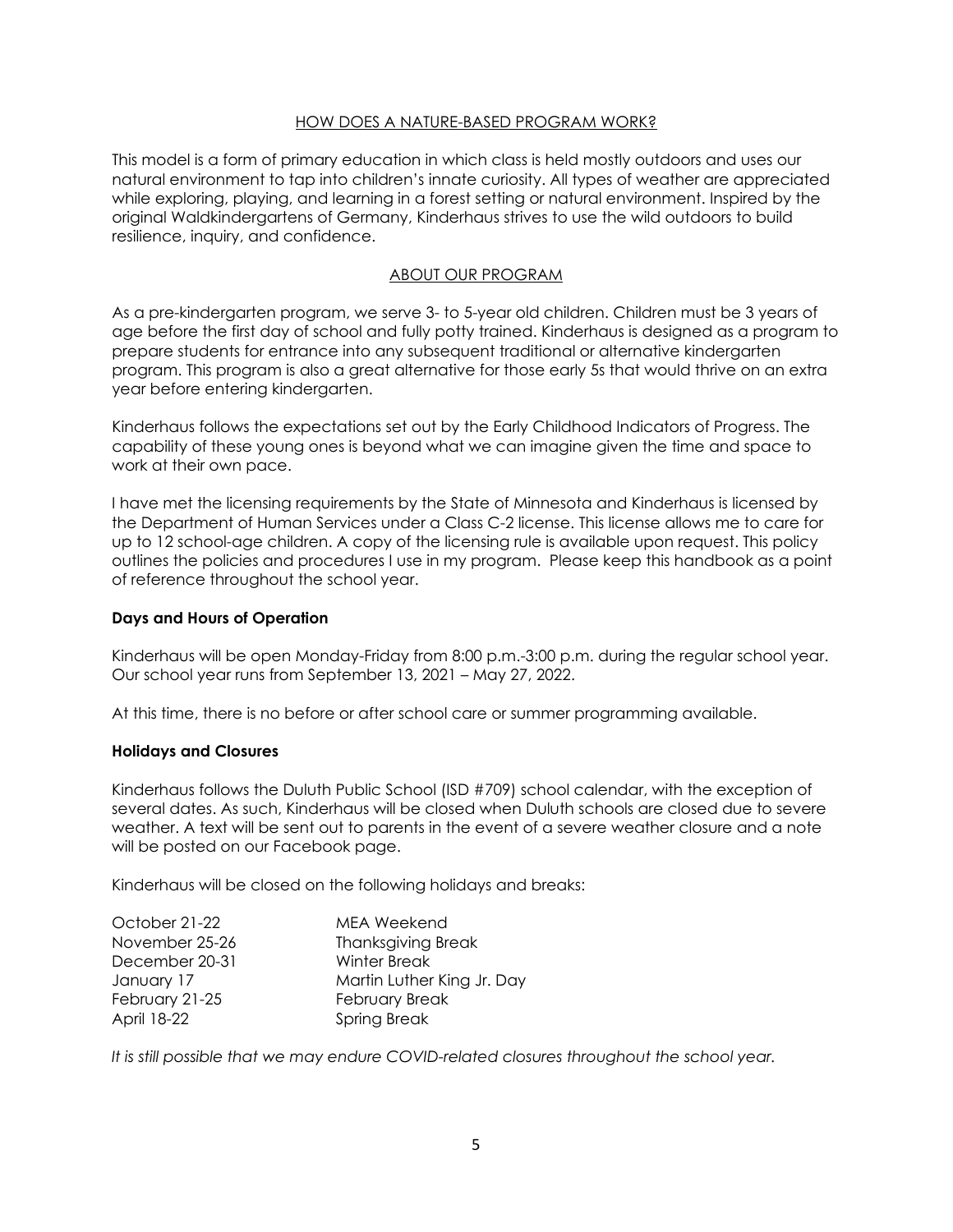## **Tuition**

Our monthly tuition rates are as follows:

Full Time (Monday-Friday) \$800/month Part Time (M/W/F) \$480/month Part Time (T/Th) \$320/month

Tuition will be paid one month in advance, due on the 1st of each month, September-May.

Tuition is based on our school calendar which includes holidays, breaks, and professional development. **Tuition does not reflect the days of the child's actual attendance.** 

You will receive an invoice for the following month's tuition (and any additional fees) a week in advance to allow ample time to pay. It is essential that you pay tuition by the 1st of each month. You may pay via automatic withdrawal through Brightwheel or by check or cash paid directly to Ms. Amber.

## **Fees**

*Bounced check:* If a check is written for payment of tuition or fees and is not honored by the bank, a \$30 fee will be charged and payment must be made by cash only, within 24 hours.

*Late payments:* If the payment has not been received within five business days after the due date, a \$25 late fee will be assessed. For every day thereafter, a \$5 charge will incur. If payment is not made within 30 days, it will be considered delinquent and can be grounds for termination of the contract and school attendance. The account will then be turned over to a collection agency.

*Late pick up:* The end of our school day at Kinderhaus ends at 3:00 p.m. After 3:05 p.m., parents will be charged \$1 per minute they are late to pick up their child. The late pick up charges will be added to the next month's tuition invoice.

## **Termination**

If for any reason, termination of attendance is required, whether on behalf of the director or the parents, a written notice will be required. Tuition for that month must be paid for the final month. Reasons for termination may include, but not limited to:

- 1. Failure to pay tuition or fees on time
- 2. Repeated failure to pick up child before closing time (3:00 pm)
- 3. If the needs of the child cannot be met by the teacher. In this instance, effort will be made to remedy any problems and attempt to offer support within the school setting. Recommendations will be made for other resources if we are not able to work out a solution.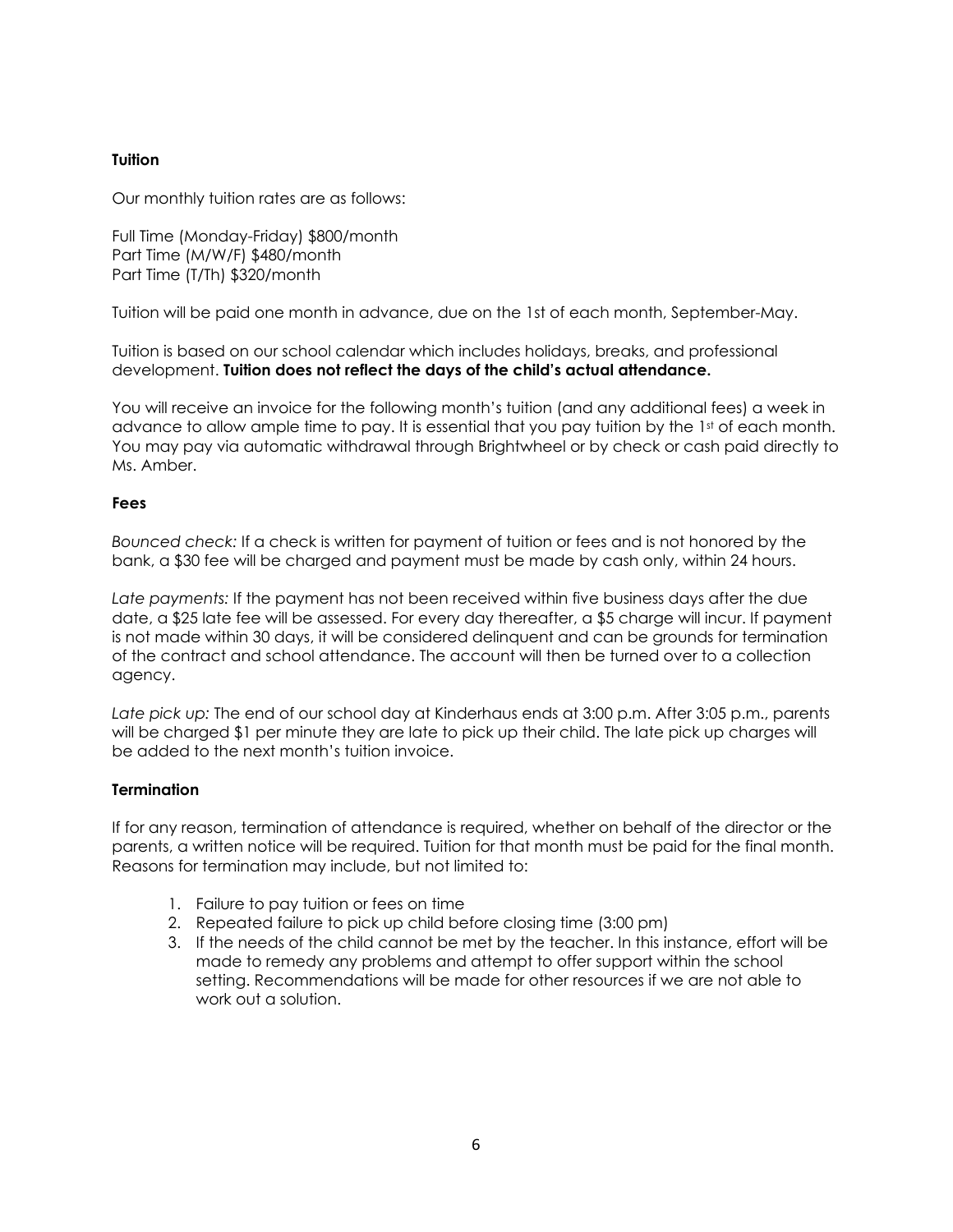## **Grievance Procedure**

If any concerns arise during the school year, please bring it to my attention and we can schedule a time to meet and discuss. After our meeting, I will consider your concerns and notify you, in writing, of the final decision I make.

## ENROLLMENT PROCEDURE

Duluth Forest Kinderhaus serves primary-age students. Children must be at least 3 years of age and fully potty trained by the first day of school.

Enrollment will open each February. Applications must be filled out in their entirety and mailed or dropped off per the instructions on the form. If your child has been placed, you will receive communication as such. Enrollment will be secured by a **non-refundable** \$100 deposit, which will be credited to their first month's tuition.

As all tuition is paid one month in advance, there will be no tuition due in June.

Subsequently, paperwork for your child's file and gear required must be submitted before the first day of school, include the following:

- 1. Admission and Arrangements Form
- 2. Policy Agreement Signature Page
- 3. Tuition Arrangement Contract
- 4. Insurance Coverage Statement
- 5. Immunization Record
- 6. Media Release
- 7. Permission to Administer Medications
- 8. Emergency Contact Forms
- 9. All About Me Form
- 10. Cultural & Family Traditions Form
- 11. Medication Permission Form
- 12. Travel & Activity Authorization

For subsequent enrollment years, selections will be made in order of the following criteria:

- 1. Returning students
- 2. Siblings of alumni families
- 3. Wait list families
- 4. General public

I do not discriminate in the admission of children in my child care program – everyone is welcome!

Before the start of the school year, time will be set aside for the parents, child, and teacher to meet and discuss policies, procedures, and needs of the child. We will set aside dates for a parent meeting and a separate play date for students to visit the space and meet new classmates.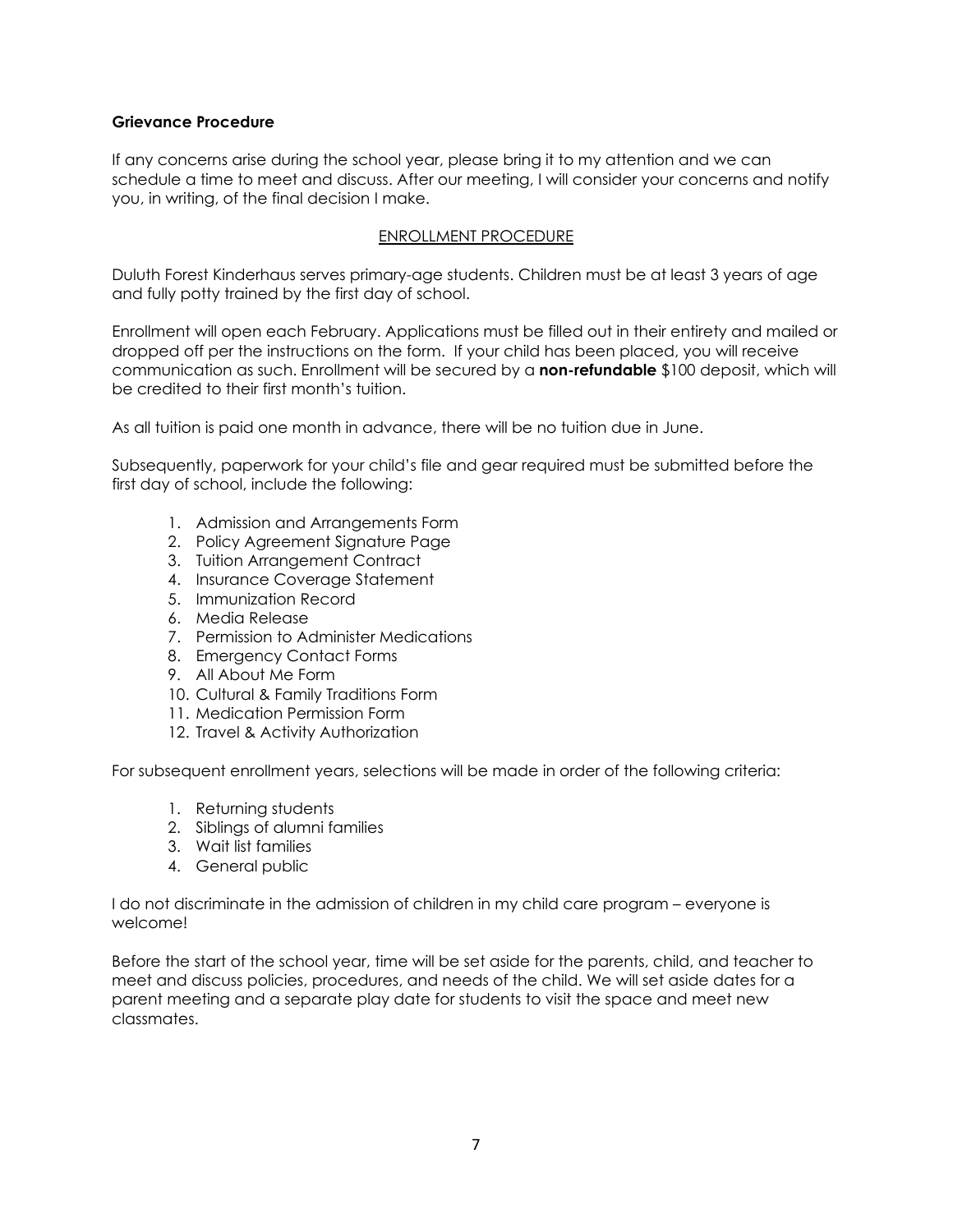### WHERE WE LEARN

We are located on Martin Road, just outside of the Woodland neighborhood. The school is located on five acres of private land, two acres of which are for school use. Kinderhaus allows students a variety of learning environments:

*Our nature playscape:* This space was thoughtfully designed for and inspired by kids' movement, creativity, and inquisition. Students will move freely about, tending to what interests them several times during the day.

*Our forest:* This is the meat of our space; where all the good stuff happens. We will roam each day throughout our trails pausing at points of interest, including, but not limited to, our fire circle, climbing trees, and open forest gathering and play spaces.

*Our covered patio:* This space includes seating and workspaces to allow covered, open-air space for eating, storytelling, art, and exploration, especially on rainy days.

*Our indoor classroom:* The classroom is south-facing with plenty of windows to allow plenty of natural light. This is where we will hang our gear, gather, rest, and eat.

Our facility is a smoke and alcohol-free zone. Smoking is not allowed in or near our child care facility or on our property, according to Minnesota State Law.

I am required to be available for assistance and care for school-age children. I intend to be within sight or hearing at all times. School age children will only leave my property with your written permission.

## **Parking**

Because Kinderhaus is located on residential property, a parking lot is not available for drop off and pick up. Rather, our long driveway should serve as plenty of space, if used properly, for parents to use. The City of Rice Lake has requested that parents do not back up or park on Martin Road as the busy nature of traffic poses a safety risk. Please follow the diagram below when you are arriving at Kinderhaus.

Please park on the left side of the driveway and use the right side for turning around and pulling out. Two additional parking spots are located at the very front of the driveway and on the right side of our turn around area. Please park smart!  $\odot$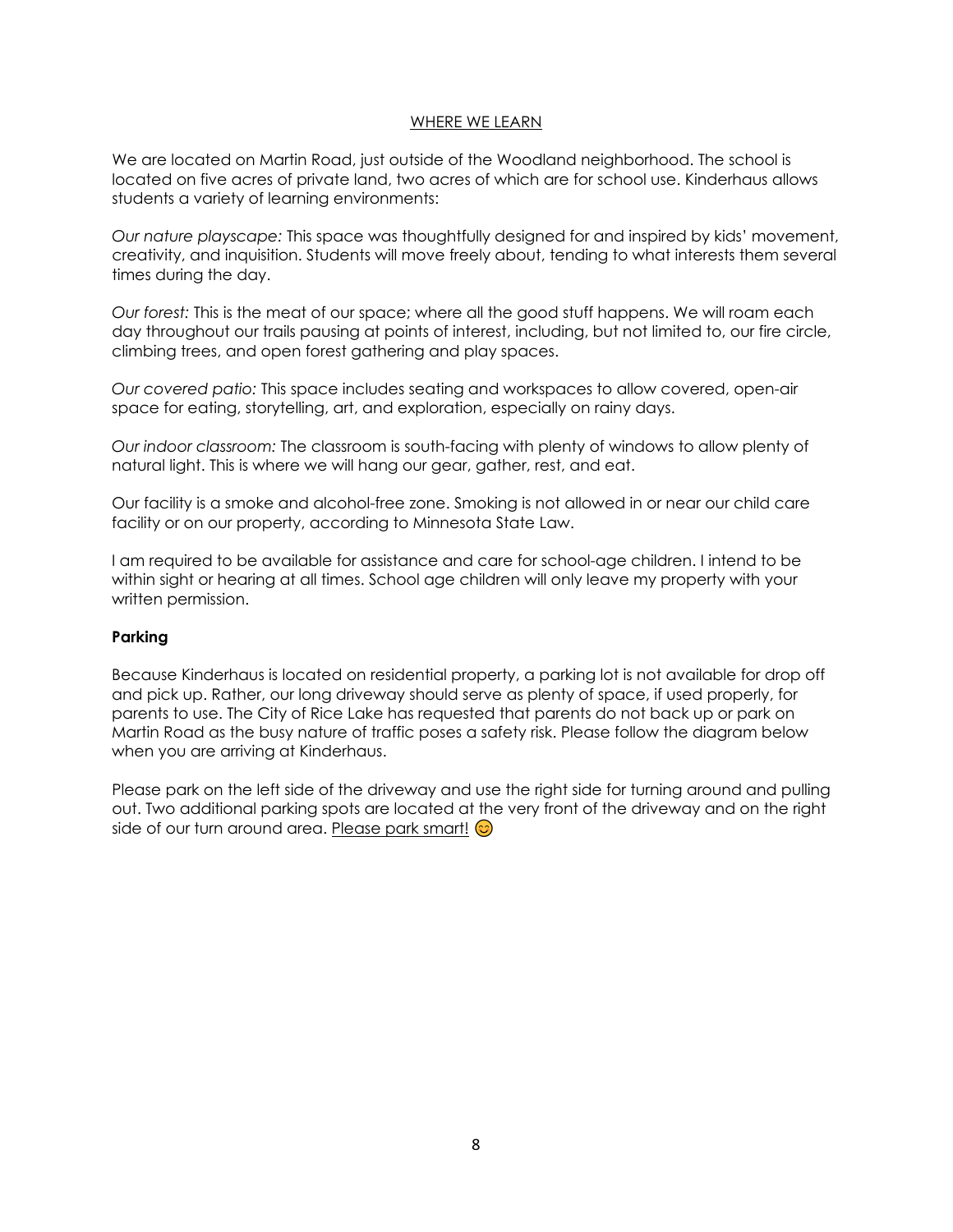## **Arrival & Departure**

For safety assurance, please walk your child to the front gate in the morning and to your car at the end of the day. Parents must check their child in with a teacher before they head off to play. Your child is your responsibility before they are checked in and after they are checked out each day. Any issues or injuries happening before or after these times are the parents' responsibility. Please be respectful of the property outside of our classroom as it is our family's home.

Upon arrival, place your child's lunchbox in the refrigerator and support your child in dressing in their gear for the day. Place snack in forest pack and walk your child and their pack outside to check in with a teacher.

We have set aside the time between 8-8:30 a.m. for drop off time, however, it is in your child's best interest to arrive closer to 8:00 a.m. (but not before) so they have time to settle in and play with their peers. At about 8:30 a.m., our day will start together and all parents should depart from the playscape. Understandably, saying goodbye to a parent in the morning can be difficult for a child and we will be available with reassurance as you head out.

*Outside Start:* Please assist your child dressing in appropriate gear for outdoor play that morning according to the gear board. After they are dressed, please walk them out our back classroom door and meet us on the patio. It is expected that parents will give their child a quick goodbye, send them off to play, and head off for the day.

Our classroom is only accessible during school hours unless an appointment has been set up with Ms. Amber.

#### **Lateness and Absences**

If you are going to be late, please send a message via Brightwheel to notify of a late arrival or pick up.

If you are late, and we have not heard from you, we will attempt to contact you or your emergency contacts until someone has been notified that the child has not been picked up.

If your child is going to be absent for the day, please contact Kinderhaus as soon as possible. If your child does not arrive as scheduled, attempts to contact you will be made to check the whereabouts of your child.

#### HOW WE LEARN

We pride ourselves on meeting children with rich learning experiences wherein they feel they are a strong part of their journey. How we learn may look and feel differently than a traditional classroom.

Duluth Forest Kinderhaus uses an integrated approach. We thrive on seasonally-relevant themes, child-led interests, and Reggio-inspired emergent curriculum. Emergent curriculum evolves directly from what is relevant, interesting, and meaningful to the student(s). Using an inquirybased teaching model, children are able to wonder and ask questions about discoveries and observations. It is then then job of the teacher to provide students with materials and hands-on explorative opportunities in order for them to form their own reasoning and theories. Through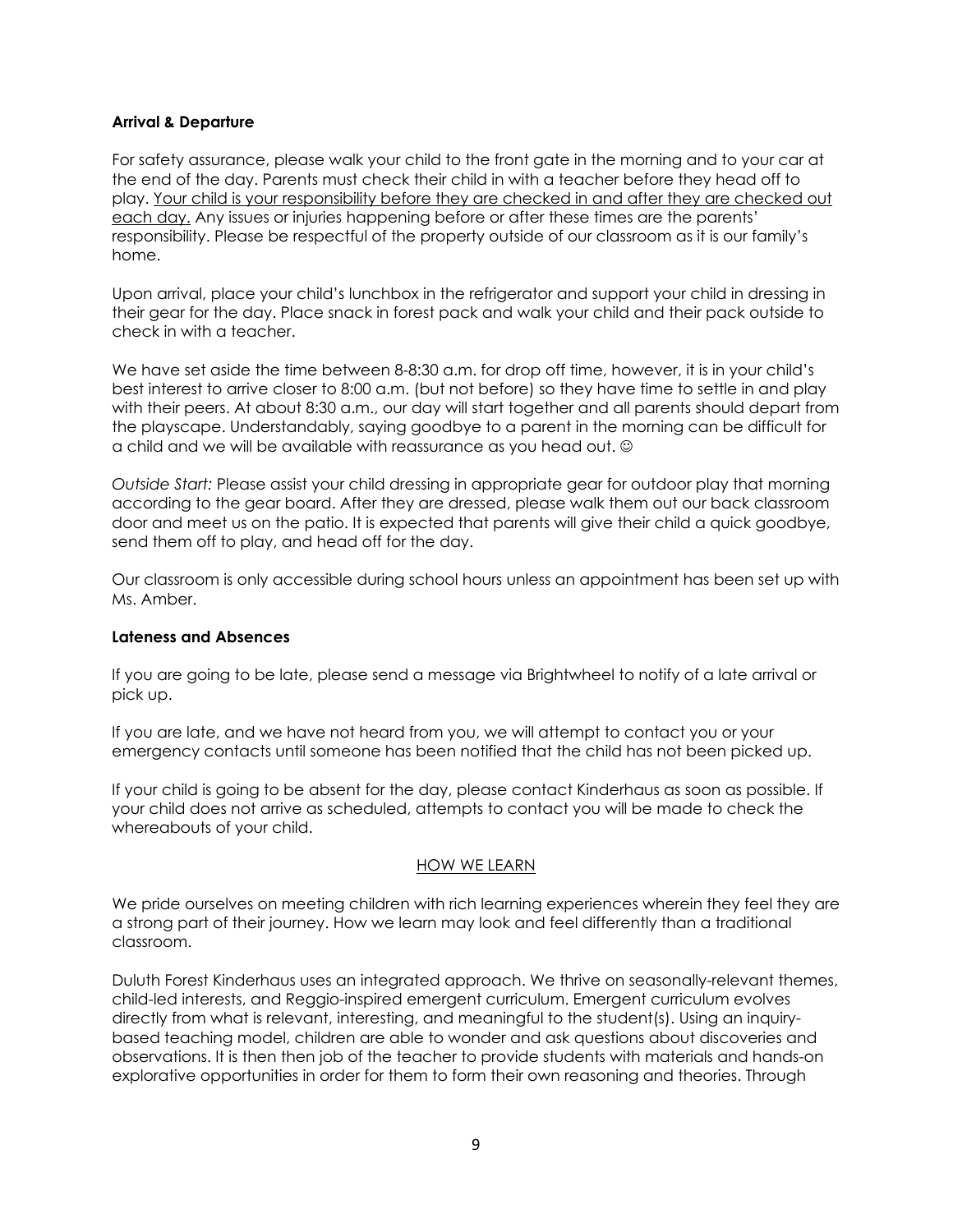interest-led, experiential learning, a deeper understanding takes place that is meaningful to the child. Additional activities are developed to build on what is inquired about during outdoor time.

Kinderhaus leaner-centered assessments are aligned with the Early Childhood Indicators of Progress. Though these standards are not met through pre-planned lessons, students meet several cross-curricular standards simultaneously as nature provides multi-disciplinary opportunities. Our learning stories document children's inquiries and may include: quotes, pictures, questions, children's work, journal entries, art, and natural materials. These stories and posted documentation make our learning visible. Literacy, Math, Art, Science, and other curricula are all integrated within an outdoor learning model.

*Conferences:* Opportunities for fall conferences are scheduled for October 18-20 and spring conferences are scheduled for April 13-15. Conferences are optional. You are welcome to set up a conference anytime during the year if you feel there is something significant that needs to be discussed. *Depending on COVID-related circumstances, these may take place via Zoom.*

*Communication:* We use the app Brightwheel for communication, payment, and pictures. This application will share our ongoing notes and pictures on a continuous basis.

Though allowing unstructured play is key to our program, giving students a rhythm to our day is just as important. Having flow in our day provides predictability that gives children a sense of security.

## **Sample Daily Schedule**

Routine is important for children, but please understand the nature of our learning requires a flexible schedule.

8:00-8:30 a.m. Flexible drop-off outside in playscape and free play (Parents make sure child's forest pack has water bottle, extra clothing & snack.)

8:45 a.m. Travel to campfire circle [group time could include: greeting, daily poem, weather, and songs]

9:00 a.m. Free play in forest

9:45 a.m. Flexible snack and bathroom opportunities - - continued forest time [hiking, exploration, play, etc]

11:00 a.m. Forest check-in [story, dramatic play, journals, puppets, song, etc]

12:00 p.m. Return to outdoor classroom, handwashing, journal recap and monthly picture 12:15 p.m. Lunch (outdoors, unless weather does not allow)

12:45p.m. Group story

1:00 p.m. Choice time (Enrichment & Maker's Space)

2:00 p.m. Free play in playscape

2:30-3:00 p.m. Flexible pick-up in playscape

*Enrichments to be offered in the afternoon could be any of the following: art, cooking, music, storytelling, yoga, constructing, experiments, gardening, etc.*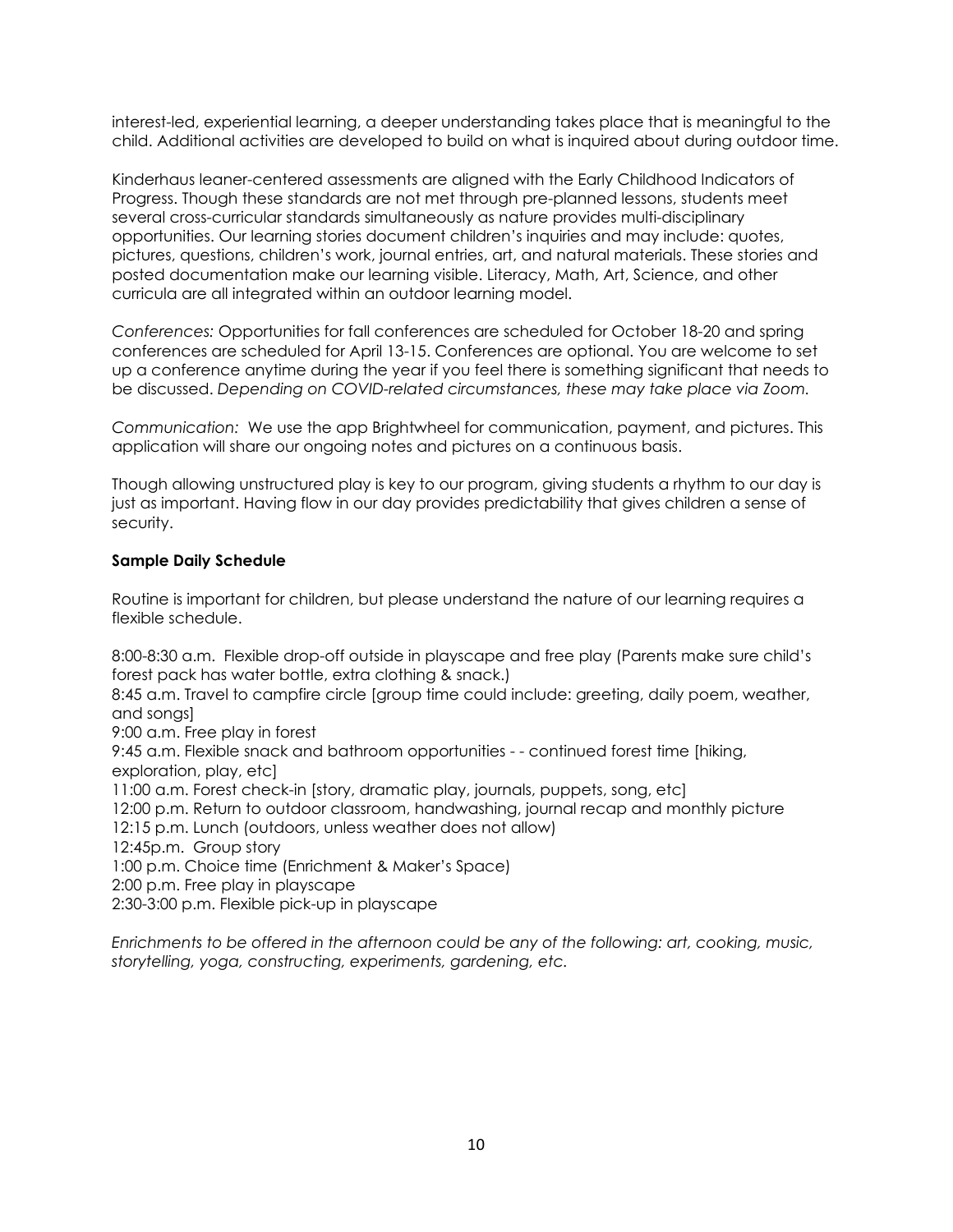## **Field Trips**

We will be taking periodic field trips to a local natural areas. Our field trips will give both parttime groups of students the opportunity to partake. Locations and details will be provided with plenty of advanced notice. We feel so fortunate to live in an area that is prolific with trails, varying waterways, and parks. As experiencing different environments provides a rich learning experience, these field trips are an important part of our curriculum.

Parents will be responsible for drop-off and pick-up on location for field trip days. We tested this model last year and found it to be the most efficient way for us to travel as a group. Field trip permission slips will need to be signed in order for the child to attend.

Parents are welcome to come along on our dogsledding field trip in January and will need to provide own transportation and will not be allowed to transport other children.

## **Transportation**

I have taken the transportation safety training and am able to transport children in my care. If I transport your child, I will require written permission from a parent or guardian to transport the child.

### **Media**

Children are exposed to screen time more than ever. I strongly believe there is a time and place for screens and should be very limited at the primary age. Though we do not include computers or TV in our daily routine, an occasional brief video clip to illustrate and expand upon something we may be wondering about would be appropriate.

## **The Good Stuff**

This is the section to get excited about and what sets us apart from traditional classrooms.

*Getting Dirty:* Nature play lends itself to dirty, muddy, mucky, wet play. Children may feel hesitant at first to feel comfortable about this, but they will be assured that it is ok at school.

*Stick Play:* Sticks may be one of nature's most versatile play things! It can be used as a microphone, magic wand, sword, walking stick, mixing spoon, or even a shooter. It is important that children feel comfortable to let their imaginations run wild, but it is also important to me that all children feel safe and welcome. We take time at the beginning of our school year to discuss safe ways to use sticks and how they should be used around peers. We guide students to use them in safe, appropriate ways.

*Bare feet:* Running, climbing, and playing in bare feet give children important sensory input their bodies need. Students will be allowed to be barefoot within our playscape as long as the temperature is safe to do so. However, anytime we leave our playscape, appropriate footwear will be required.

*Campfires:* We have a fire ring in our forest area that we will use seasonally to enjoy the warmth on chilly days and learn to cook over. The children will learn about fire safety and appropriate behavior around the campfire each time before the fire is lit. I will closely monitor campfires to make sure all children are safe.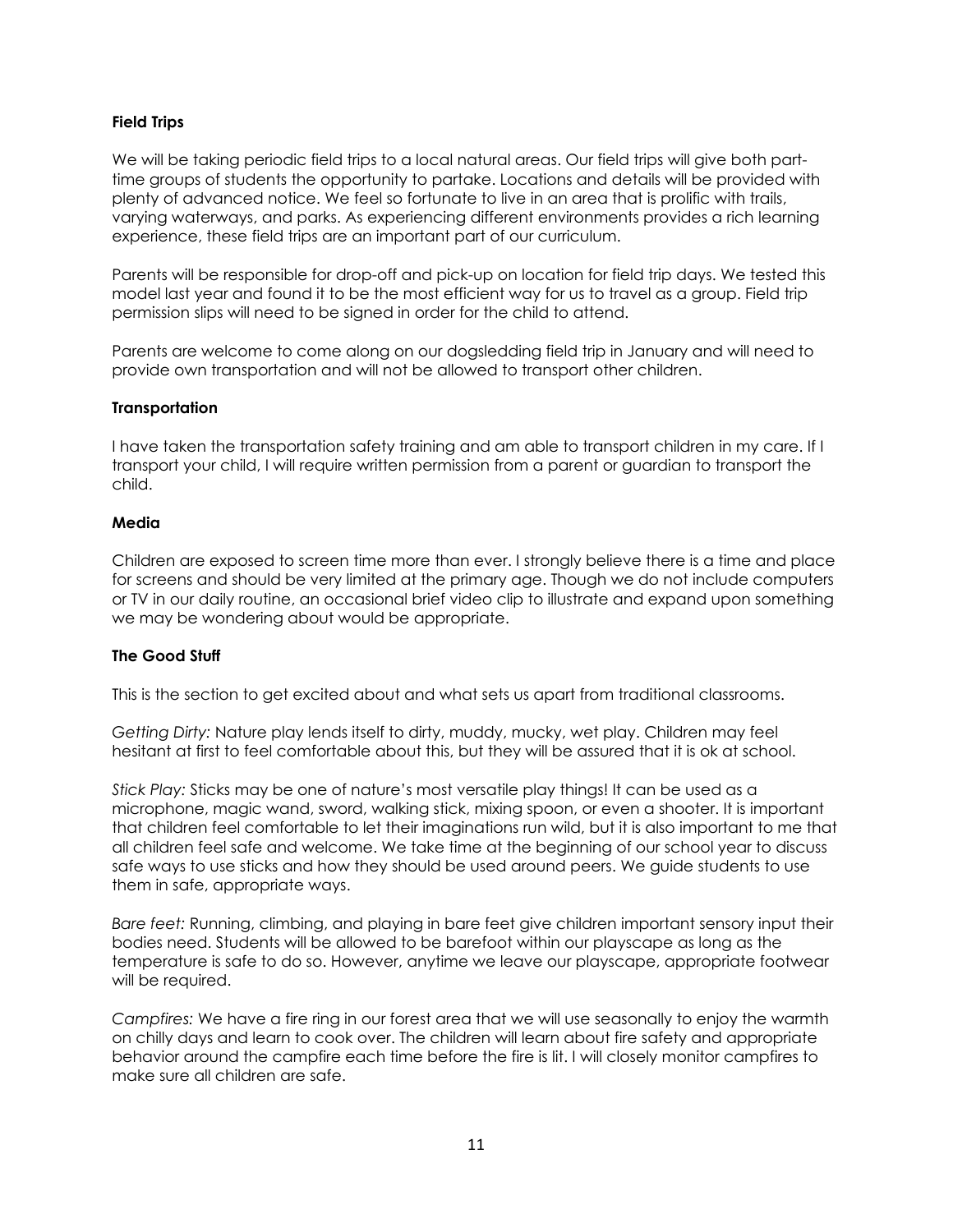## **Resting Time**

Though we do not have a scheduled rest time, our time after lunch spent in enrichment or the Maker's Space is a mellow moment in our day. Children are also welcome to use their yoga mats or hammocks during afternoon free play if rest is needed.

## **Behavior and Discipline**

Behavior guidance is an important way to instill limits and respect at this age. It is important to us to help them understand that everyone makes mistakes and that we learn from them. We are all learning and growing in a non-threatening environment including the following methods:

- modeling positive interactions
- using mistakes as learning experiences
- connection as redirection
- taking a break alongside the group to cool down and rejoining when ready
- following up as a group to learn a whole class lesson

Punishment style of discipline does not build confidence, bring forth change, or help a child learn how to regulate their own behavior. Our intended purpose at Kinderhaus is to give children the opportunities to practice positive behaviors that will set them up for the future. Conflict, negotiation, and resolution are all very necessary steps for children to take in order to develop positive conflict resolution skills. Luckily, outdoor play gives children many opportunities to practice these important life skills.

Conflict is not the same as aggression. If a child's behavior is dangerous or destructive, the teacher will intervene to provide safety to the class and environment. Time will be taken to help the child understand how his/her behavior impacts the people and property around them. Children at the primary age are still learning the realm of their energy and strength and it is our job to help guide them through that. Parents will be notified of ongoing behavior issues or extreme behaviors that are hurtful to others or our learning space.

## WHAT WE NEED TO LEARN

*"There is no bad weather. Only bad clothing."*

## **Clothing and Gear**

At Kinderhaus, appropriate clothing is key to comfortability and success of our students. Because our program in mostly based outdoors, the following gear is necessary and provided as follows:

*Provided by Kinderhaus* (items stay at school) Rain pants & jackets Fleece-lined rain suit (new this year!) Base layer mittens Waterproof mittens One-piece snowsuits (new this year!) Neck gaiter Snowshoes Forest Pack Planetbox Lunch Box (goes home at the end of year) Class t-shirt (goes home at the end of year)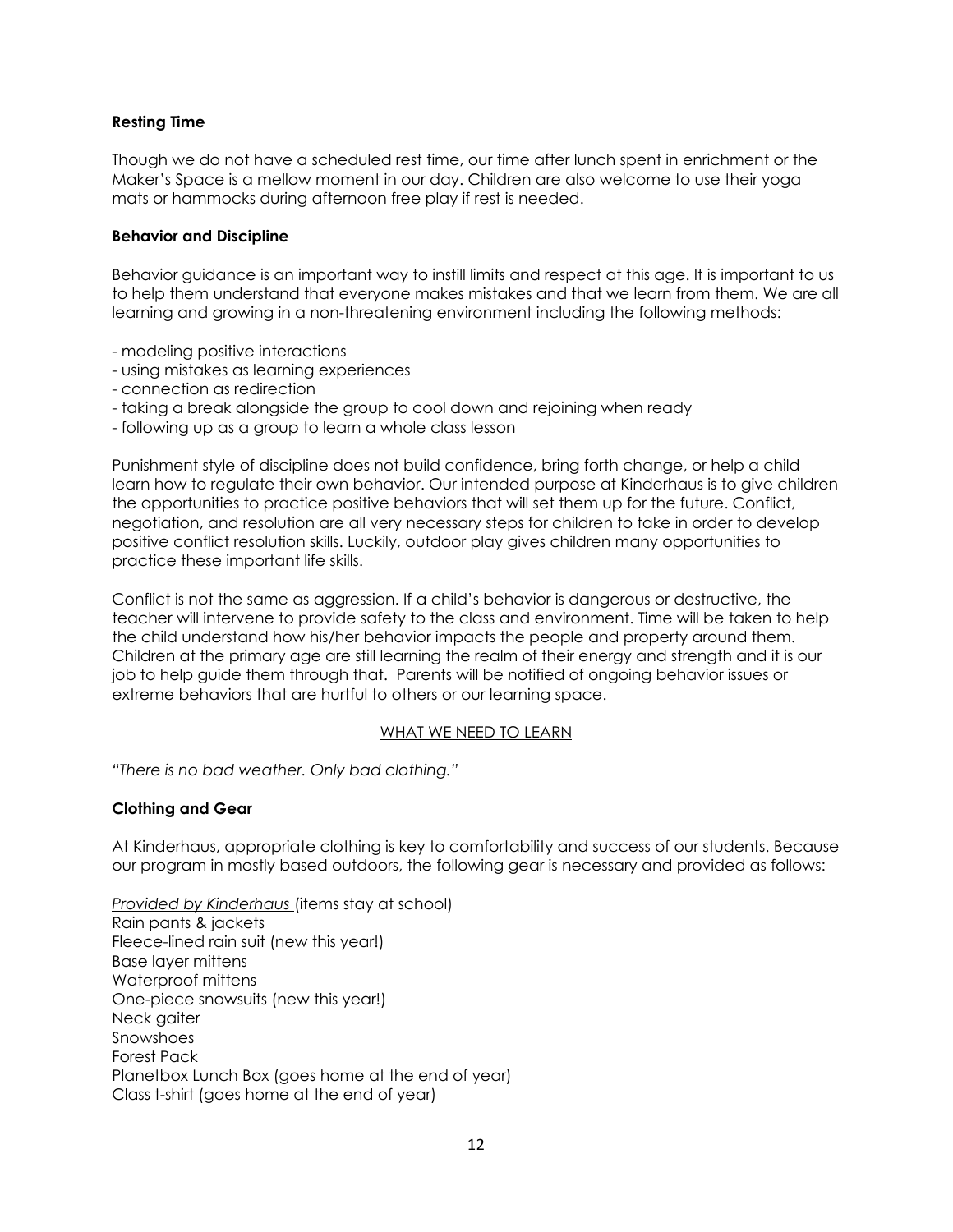*Provided by Family per season* (you are welcome to leave whatever gear at school to cut down on transporting back and forth)

#### **We have tried and tested many brands of waterproof boots over the years and have found Kamik Snobuster boots to be the warmest (with wool socks) and most waterproof boots out there. For this reason, providing your child with a pair of these specific boots is required.**

Layering is key to making sure your child is comfortable throughout the day! The following are what we would prefer your child to be dressed in depending on the weather:

## **Fall & Spring (September, October, April, May)**

+ Lightweight to midweight merino wool, calf-length socks

+ Warmer days – comfortable pants and layered long-sleeve over a short-sleeve shirt, sun hat, close-toed tennis shoes

+ Cooler/rainy days – lightweight to midweight merino wool long underwear; no jeans,

lightweight to midweight fleece jacket or sweater, fleece pants, knit hat, puddle boots

## **Winter (November, December, January, February, March)**

- + Midweight to heavyweight merino wool, calf-length socks
- + Midweight to heavyweight merino wool long underwear as base layer.
- + Midweight to heavyweight fleece sweater and pants as insulation layer.
- + Snow mittens preferably ones that pull up over the jacket sleeve
- + Turtle Fur neck gaiter
- + Balaclava for subzero days
- + Warm winter hat

#### *Other classroom items to send with your child:*

#### Yoga mat

Water bottle (preferred brands include: Camelbak, Klean Kanteen, Hydro Flask, Life Factory. Must have a flip up mouth piece or sport cap with pull up mouth piece.)

Your child will need two complete changes of clothes in a bag on the top shelf of your child's locker. Please replace used extra clothing by the start of the next day. PLEASE label all of your child's clothing and gear to avoid lost items.

#### **Toys from Home**

Please refrain from sending any toys from home. These extras tend to be a distraction and we have everything we need for a fun, enriching day right in our backyard!

#### **Lunches**

#### **NOURISHMENT**

Lunches need to be brought from home on a daily basis. We are pleased to provide our kiddos with a Planetbox Lunch Box to encourage a package-free, healthy lunch. Our refrigerator will be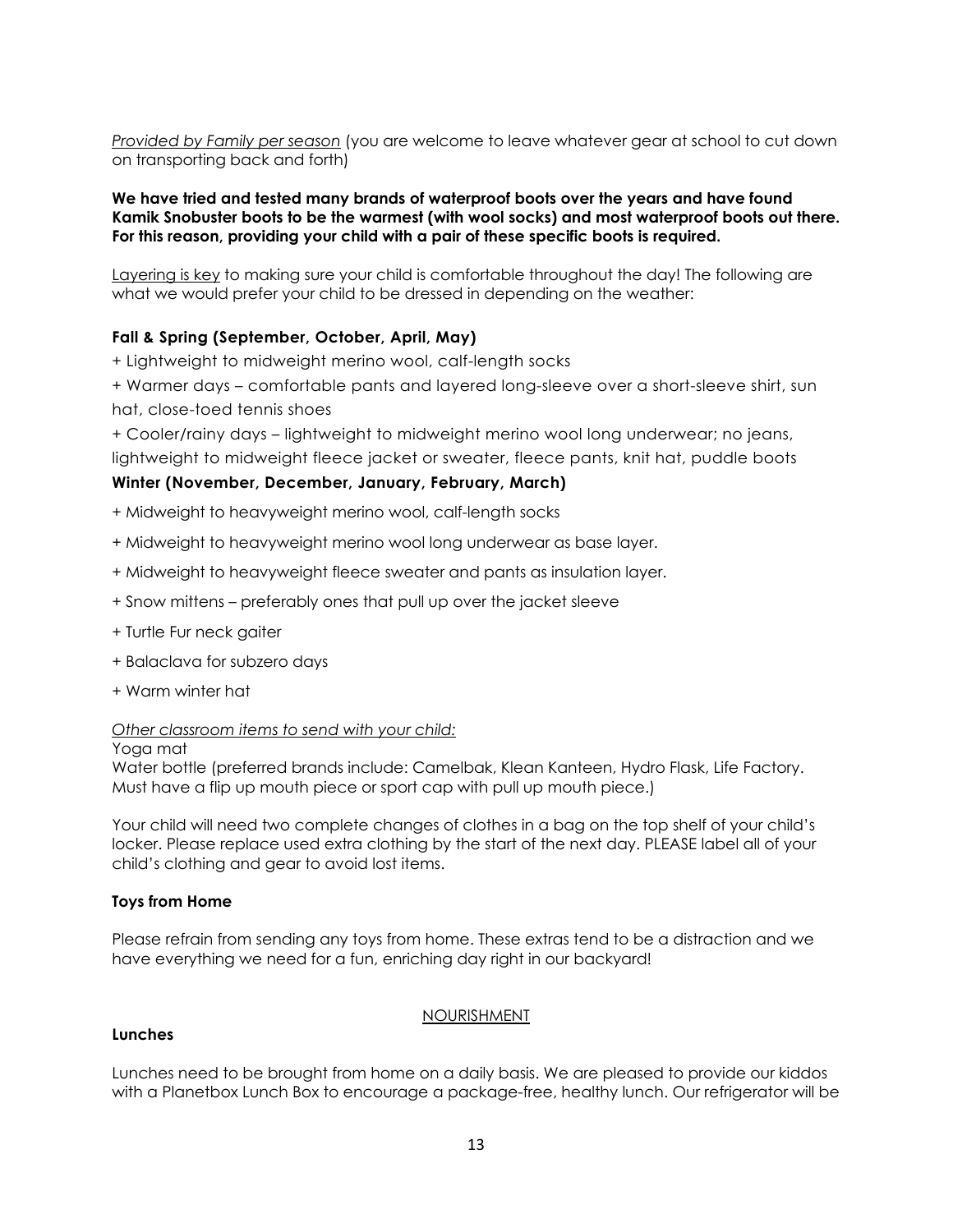available to store lunches. Reheating food will not be an option, but thermoses work great for soups or leftovers! Make sure your child's lunchbox is labeled with his or her name to assure each child consumes the intended foods.

## **Water Bottles**

Kinderhaus will wash and refill water bottles on a daily basis. Water intake is very important for these active, little bodies. Please label your child's water bottle with his or her name to avoid the cross-contamination of germs with fellow classmates.

## **Snacks**

Morning snacks will need to be provided from home. We will allow children to self-serve their own snack during our forest time.

Due to the ending of our day at 3:00 p.m., if you would like your child to have an afternoon snack, it must be included in their lunch box. Time will be allowed for children to enjoy this snack in the afternoon.

## **Allergies & Food Restrictions**

Please inform Kinderhaus of any allergies, food or otherwise, and complete the Allergy Information Form so we may have it on file. Time will be set aside to meet and discuss proper instruction to provide the child with a safe environment. If an allergy (e.g., a peanut allergy) requires whole group action, notice will be given to all parents to avoid these items in lunches and snacks brought from home.

## HEALTH & WELLNESS

It is important to the program that children are feeling well when attending. When a child feels ill, especially in an outdoor program, they will have a difficult time maintaining regular routines and activities.

## **Illness**

Please keep your child at home if they exhibit any of the following: Ear temperature of 100 degrees F or higher Vomiting or diarrhea occurring more than once in 24hours Continuous or hacking cough Sore throat Contagious conditions such as chicken pox, influenza, strep throat, pink eye, scabies, or lice A rash that is either contagious or impedes on your child's daily function

If your child exhibits any of the above symptoms while at school, I will notify you immediately. If you receive a call about your child, it will be expected that you make arrangements to pick up your child within the hour.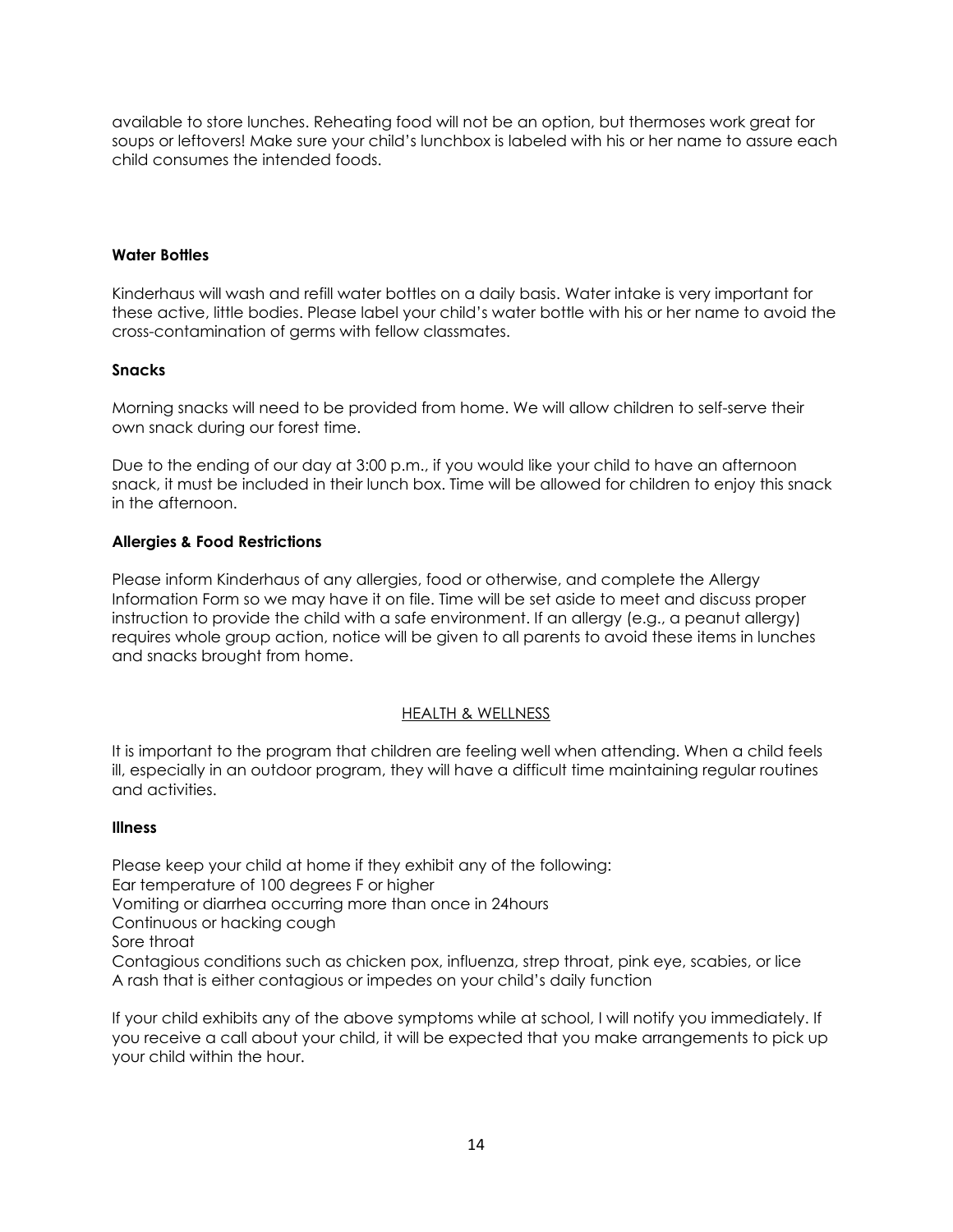If your child comes down with a contagious illness, please notify the teacher as it may be necessary to pass along information to other parents.

## **Fevers**

Your child must be fever free (without the aid of fever-reducing medications) for a minimum of 24 hours before returning to Kinderhaus. If the child has been prescribed antibiotics, they may return to school after having been appropriately treated for at least 24 hours.

## **Medication**

I require written permission and instructions to administer medicines, sunscreens, diapering products, and insect repellants. Prescription medicines must have the child's name and directions on the label and instructions must be given by the parent. (The Permission to Administer must be completed).

Any medications administered, along with accidents and injuries, will be recorded in the child's file and shared with parents.

If an ambulance is needed due to a medical emergency, parents will be responsible for any cost. Parents will be contacted as soon as possible after calling 911.

## **Sunscreen and Insect Repellant**

I keep natural sunscreen and deet-free insect repellant on hand for use throughout the school year. If you want your child to use a certain sunscreen or repellant, please label the bottle, notify me, and place it on the top shelf of your child's locker.

If you do not want any products used on your child, you may reflect that on the Permission to Administer form.

## **Ticks**

It is always tick season. For this reason, the children will learn to do a basic tick check at the end of our days, but it is important to check your child at home at the end of each day.

## **Vaccinations**

Signed vaccination forms are required for all children who attend state licensed child care programs. Kinderhaus is required to have records on file for each child showing they have been immunized or have legal exemption from immunizations. Families who choose not to vaccinate or partially vaccinate their child must submit a notarized immunization form before the first day of school.

## **Hand Washing**

At Kinderhaus, children will practice hand washing for 20 seconds, using soap and water, before mealtime, snack, or after using the bathroom. If we eat a snack while outside or on the trail, hand sanitizer or wipes will be available for their use.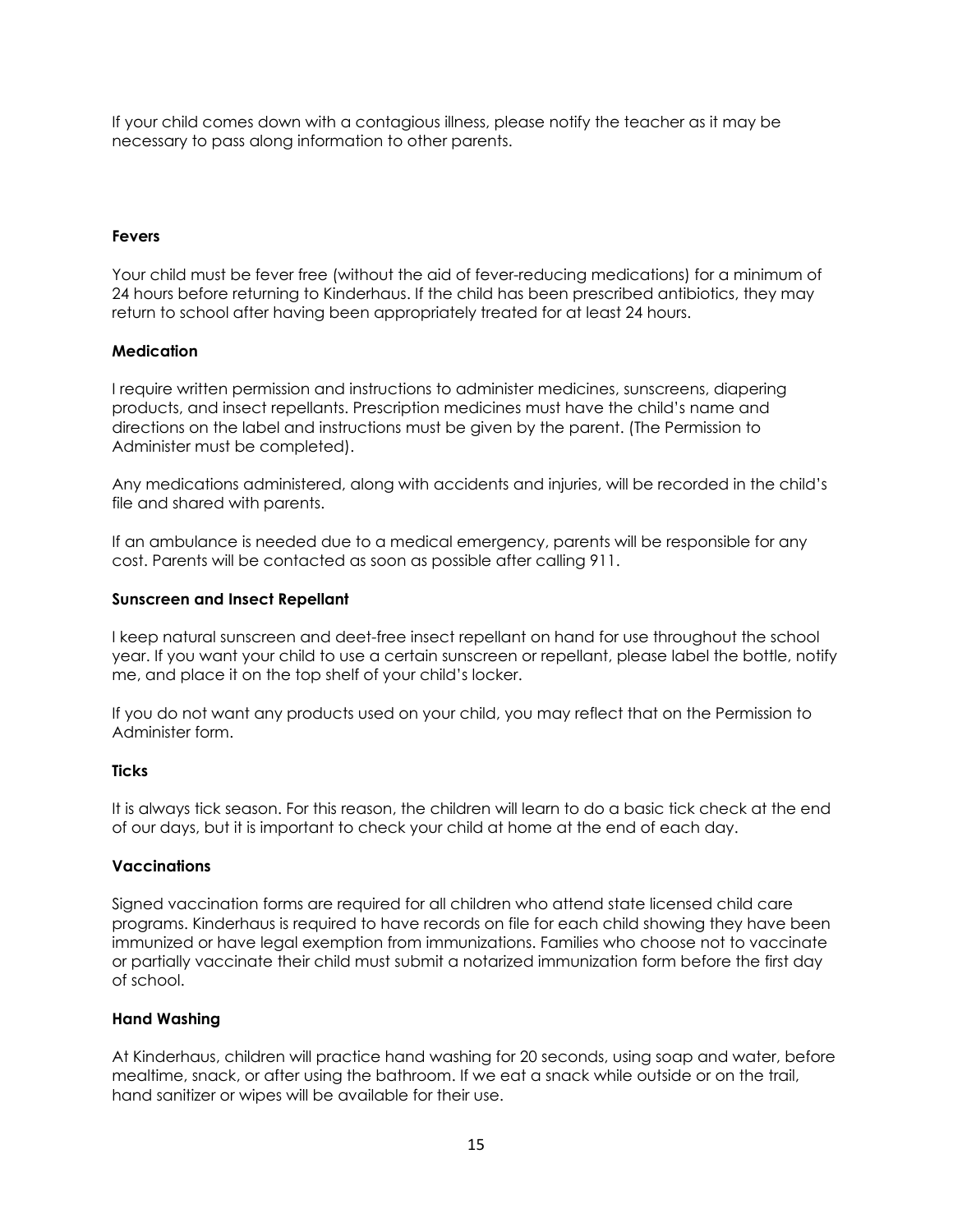## **Animals**

Kinderhaus has several pets on the premises. We have a leopard gecko, Mike, that is housed in our classroom. Finally, we have chickens also housed outside. In the event, any new critters are introduced into the program, a notice will be sent out to enrolled families notifying them of such.

## **Drug and Alcohol Policy**

There will not be any use of non-prescribed mood altering medications, illegal drugs, or alcohol by myself, employees, volunteers, or visitors during hours of child care operation. There will be no tobacco use at any time in or near our facility.

## EMERGENCY & SUBSTITUTES

## **Substitutes**

Our program employs Ms. Amber, Ms. Bree, and Ms. Emily, two of which will be on staff at any given moment. If an emergency arises for any teacher, the option of having one teacher on staff is still within our licensing requirements. We may also call another teacher in to substitute.

#### **Insurance**

I carry child care liability insurance. The Minnesota Rule of governing family child care indicates that "A provider shall have a certificate of insurance for the residence for general liability coverage for bodily harm in the amount of at least \$100,000 per person and \$250,000 per occurrence: if the provider has…lesser limits or no liability coverage, the provider shall give written notice…to parents.."

## **Emergencies, Severe Weather & Drills**

In the event of…

*On-site injury:* Minor bumps, bruises, and scrapes are bound to happen, especially in an outdoor program, and will receive the proper first aid by the teacher. I am CPR and First Aid certified. If necessary, your child will be taken to the hospital you have chosen on your admission form and you will be contacted in order to meet us there. It is pertinent that you update contact information if any changes occur. Parents are responsible for all costs should there be an emergency situation.

*Severe weather:* you will be notified of a shortened school day or an alternative pick up.

*Fire:* we will evacuate immediately and gather in front of the vegetable garden near the middle of the property.

*Tornado:* the students and I will take shelter in an approved area in the lower level of my home.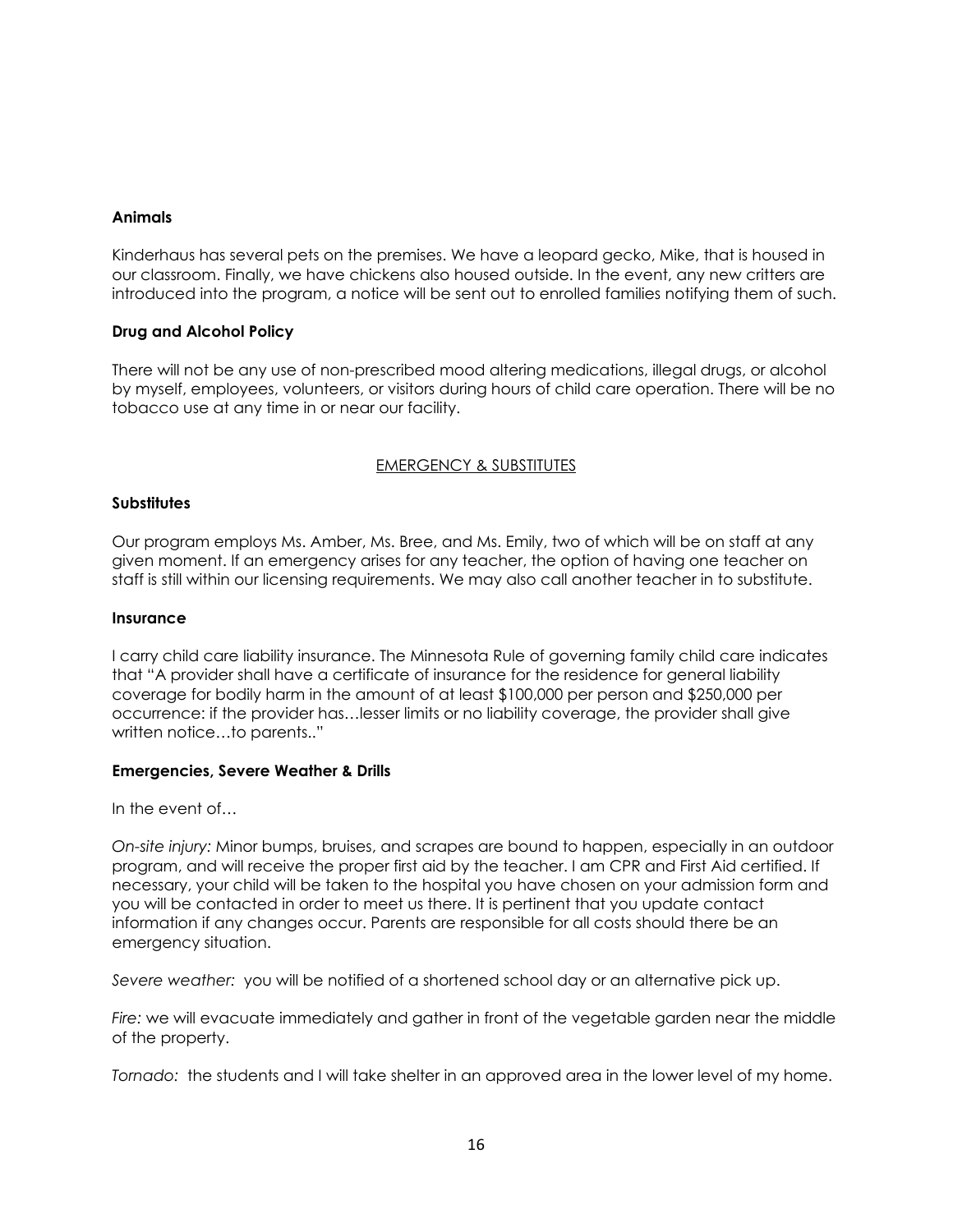*Evacuation:* if we need to leave the immediate neighborhood, we will relocate to the Rice Lake City Hall where you may pick up your child, once deemed safe.

Kinderhaus is required to conduct monthly fire drills, along with monthly severe weather drills in September, April, and May, and a lockdown drill twice a year. A log depicting our drills will be located at Ms. Amber's desk. Whenever a drill is planned, time will be taken before and after to show the students how, why and where to go and what to expect. We will then discuss afterward.

## HOME & SCHOOL CONNECTION

Understanding that a new school can be a leap into the unknown for children, it will help to talk ahead of time about what kind of fun experiences he or she will have. You may have conversations about meeting new friends, the new environment, or about their new teachers. Luckily, nature is very familiar to children…the mud, the grass, the trees…beginning a new outdoor program may not necessarily feel like they are entering someone else's space, but something that is theirs.  $\odot$  In hopes of a strong home and school connection, we will have numerous opportunities throughout the year to share our space with our families. Through family events, our students can share the place they call school with the people that matter the most to them.

First off, we will use the Brightwheel app for daily check-in/check-out, sharing days off and events on our calendar, sending daily pictures, notes, and messages, and for billing purposes. This app is required for every family as our main means of communication.

Secondly, we will use the Story Park app to document and share learning stories each month. These stories may include imaginative play schemes, a new discovery, art processes, and much more. These stories will link to specific ECIPS standards and offer the opportunity for family feedback and inquiries. Collaborative and individual artwork will be displayed and documented in our classroom to allow the opportunity to share with families throughout the month. All individual pieces will be collected in a portfolio and sent home at the full moon each month.

Thirdly, keeping the lines of communication open between home and school is key to a successful year. Our website, Brightwheel, and our Facebook page should keep us in touch! Parents are required to update Kinderhaus if any personal information changes, such as address, telephone number, email address, etc.

Parents are their child's first teachers. I hope you will see how much we honor the importance of that roll in your child's life. We share in the deep responsibility that is the growth and development of your child and hope you will reciprocate the trust and respect that is needed for a healthy home-school partnership.

What you can do to prepare your child:

- 1. Work on giving your child the independence to tie, button and zip his or her own clothing and shoes. These things take time, patience and practice, but make transitions at school a lot smoother.
- 2. Encourage your child to be responsible for his/her own belongings. Children are responsible for putting their things where they belong and for cleaning up items that are taken out.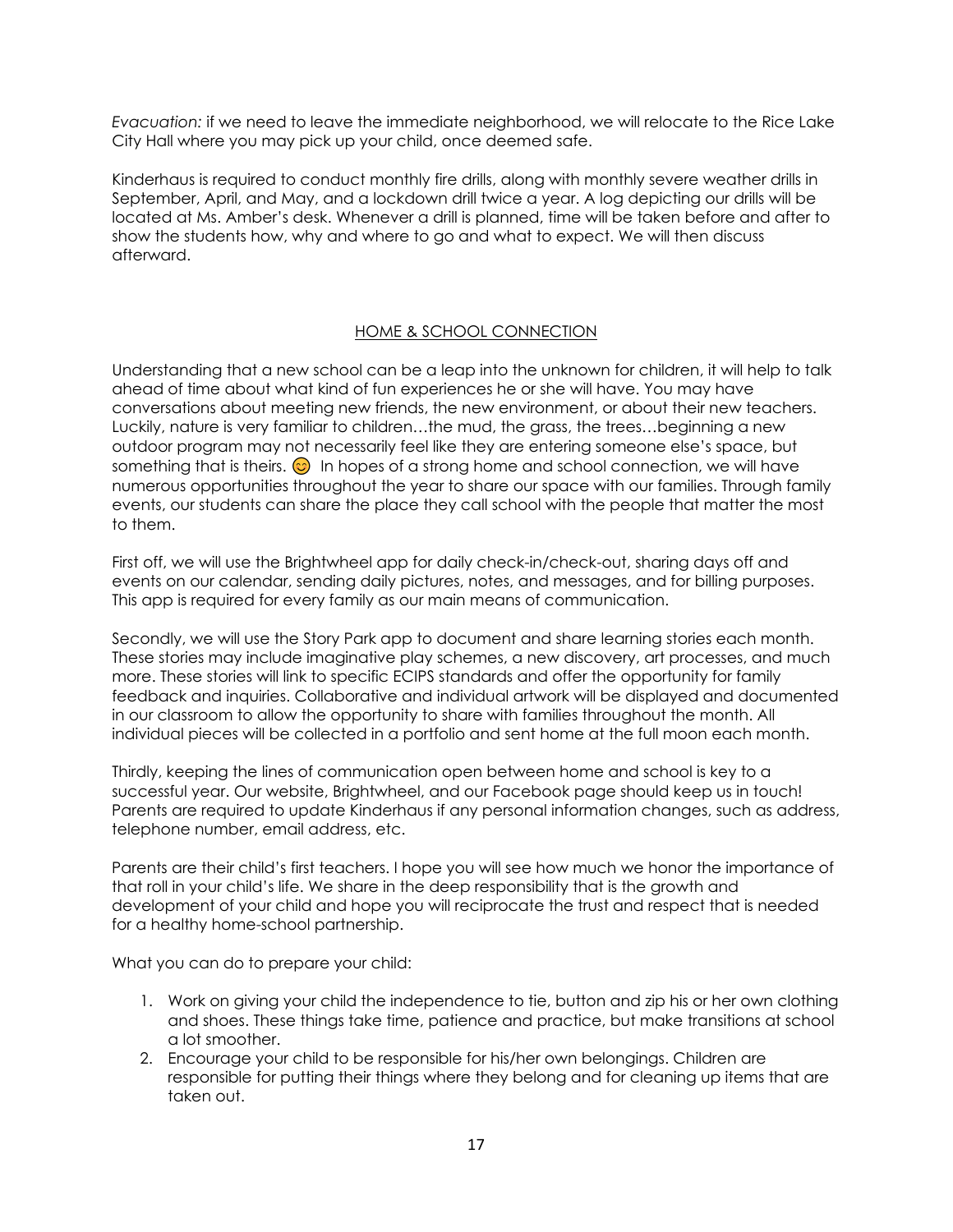- 3. Help them to understand the difference between inside and outside voices. Believe me, we will have ample time for outdoor voices.  $\odot$
- 4. Encourage your child to say his/her full name (first, middle, last), address, and phone number.
- 5. Please encourage your child to do things independently. Let them do it. Even if it takes awhile. Practice builds confidence. You don't have to do it for them. They are good at it!
- 6. Clearly label any/all materials and clothing your child will bring to school to avoid lost items.

### ABOUT MS. AMBER

Hello! I am Amber Marsolek, the owner and director at Duluth Forest Kinderhaus.

My husband Seth and I live in Duluth with our three wonderfully active boys (Owen, 14; Alden, 12; Remington, 7) and our fluffy furball of a dog, Willow. We spend our warm months of the year playing [a lot of] baseball, traveling, relaxing at the cabin, mountain biking, and spending time near the water. During the cooler months, you will find us at the hockey rink, hiking, snowshoeing, cross-country skiing, and spending time in the nearest sauna. As entrepreneurs, my husband and I value putting our talents, education, heart and soul into what we do every day; he with his civil survey/engineering business and competitive baseball program, and me with this forest school program. Life is busy and happy and we wouldn't have it any other way!

I graduated from the University of Minnesota-Duluth in 2005 with a concentration in Sociology/Elementary Education. Shortly thereafter, I accepted a paralegal position and after eight years in the legal field, knew I needed to get back into education. I subsequently earned my Graduate Teaching License in 2013 and Master of Science in Teaching in 2014 from St. Scholastica. I went on to teach kindergarten for several years and eventually landed myself in the role of a kindergarten nature enrichment teacher. Through that opportunity, I became completely engulfed by using nature as a teacher and was inspired to learn more about nature play and its necessary role in children's lives. Research into forest schooling furthered my passion as I realized that this style of education is best practice - a far cry from my experiences inside the classroom. Through my master's research, it became very clear how the environment and experiences within, during the early childhood period, lay the groundwork for all the years ahead. Recognizing the need for this type of program at the primary level helped my vision of Kinderhaus become a reality.

During the 2016-17 school year, I facilitated the transition and teaching of Wandering Roots Nature School in Proctor, MN. Taking the opportunity to teach at the preschool level allowed me to deepen my knowledge and insight into the development leading up to the kindergarten year.

After a summer of serious construction and program development, Kinderhaus entered into its inaugural year in 2017. To be a business owner and an educator is entirely more fulfilling than I could have ever imagined. These little people remind me every day about the wonder and magic that is childhood and how fascinating the natural world is when we let it lead our way.

Over the last six years, I've had the unique and wonderful opportunity to be a part of the Duluth Nature Play Collaborative. This group consists of area nature preschool teachers and involved community members that seek to educate, inspire, connect, and advocate for nature play for